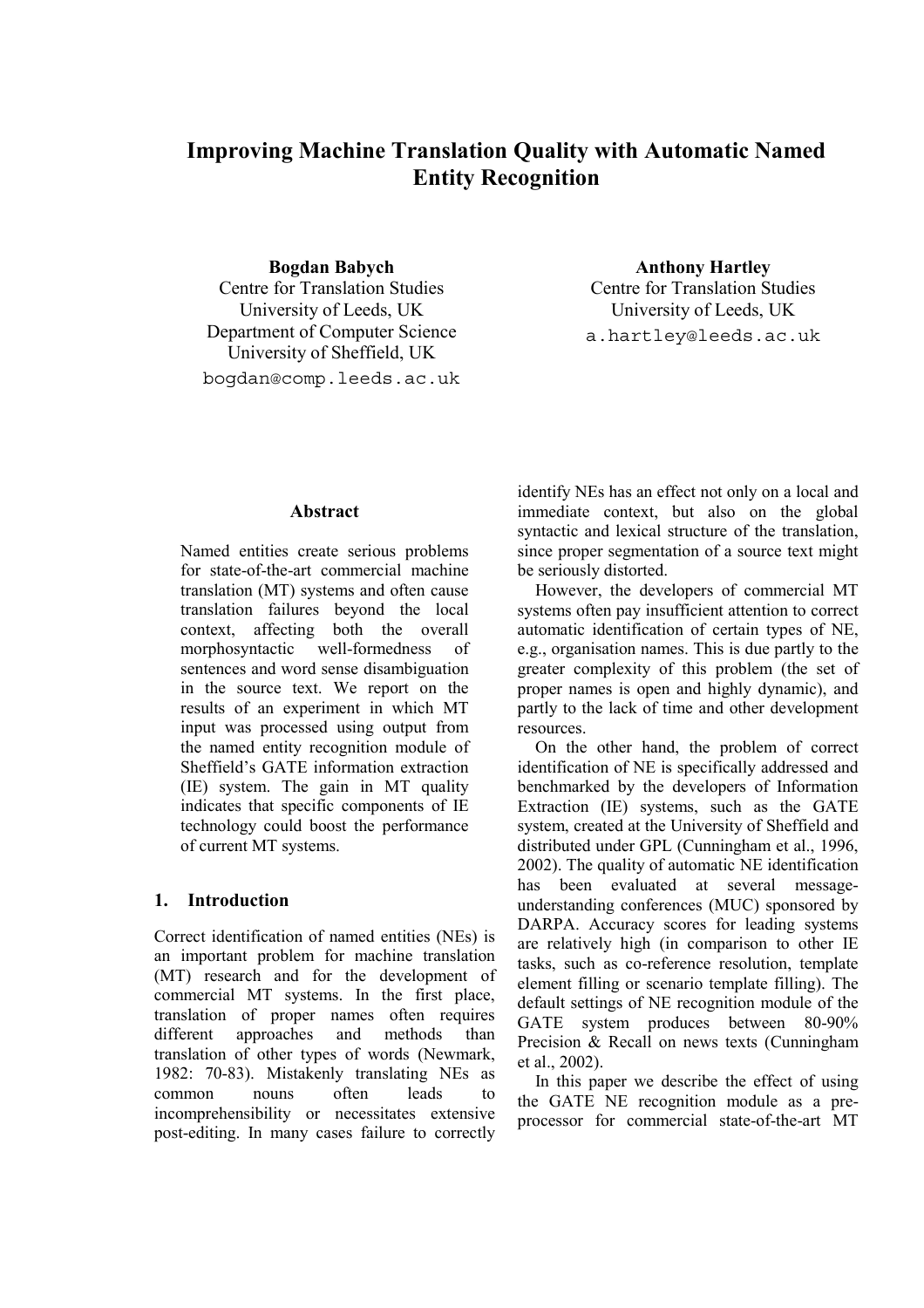systems. The idea of our experiment is that highquality automatic NE recognition, produced by GATE, could be used to create do-not-translate (DNT) lists of organisation names, a specific type of NE which in human translation practice is often left untranslated. (Newmark, 1982: 70-83).

In our experiment we systematically analysed the effect of incorrect NE recognition on the surrounding lexical and morphosyntactic context in MT output. We tried to establish how far NE recognition (specifically recognition of organisation names) influences grammatical well-formedness and word sense choices in the context of NEs. We compared the baseline translations (produced without NE DNTprocessing) with translations produced using DNT lists (created with the GATE-1 NE recognition system), by systematically scoring cases of improvement and decline in lexical and morphosyntactic well-formedness. Texts with NE DNT-processing showed consistent improvement for all systems in comparison with baseline translations. The improvement was not lower than 20%.

This indicates that combining present-day MT systems with specific IE modules (where certain NLP problems are treated systematically) has beneficial effect on the overall MT quality.

### **2. Problems of NEs for MT**

NEs usually require different approaches to translation than do other types of words. For example, foreign person names in Russian should be transcribed and written in Cyrillic; names that coincide with common nouns should not be looked up in the general dictionary. In some cases NEs (mostly organisation names) are not translated and preserve Roman orthography within Russian Cyrillic text. For example, in a 1000-word selection of 4 articles about the international economy on the Russian BBC World Service site, Roman-script NEs within the Cyrillic text covered 6% of the selection. The following NEs were neither translated, nor transliterated into Cyrillic: 'Nestle' (9 occurrences), 'AOL' (8); 'Buffalo Grill' (7); 'Burger King' (7); 'Diageo' (7); 'Schweisfurth (Group)' (2). In general, the practice not to translate organisation names is very common for translations into Slavic languages.

Mistakes related to the failure to distinguish between common nouns and proper nouns in MT can be very serious. For example, in our experiments an MT system translated the person name *Ray* as *Луч* ('beam of light'). Translating parts of compound NEs is also detrimental to MT quality, since it often involves incorrect segmentation of NEs: *American Telephone and Telegraph Corp.* was translated as *Американский Телефон и Компания Телеграфа* ('an American telephone and a company of a telegraph'). Yet another problem for MT systems is that failure to recognise NEs often has a negative effect on well-formedness of morphosyntactic and lexical context beyond the NEs themselves. Certain morphological features of neighbouring and syntactically related words, word order, a choice of word senses in MT output could be distorted if a NE is not correctly recognised. For example, an English phrase (1) was translated into Russian as (2):

- (1) **Original**: Eastern Airlines executives notified union leaders …
- (2) **MT output**: *Восточные исполнители Авиалиний уведомили профсоюзных руководителей …*
	- ('Oriental executives of the Airlines notified …')

This happened because the failure to identify *Eastern Airlines* as a NE led to incorrect syntactic segmentation of the sentence.

However, current MT systems allow the processing of MT input with DNT lists. Making a DNT of organisation names from the text in most cases improves not only the acceptability of NE translation, but also the overall well-formedness of the morphosyntactic and lexical context. For example, after the string *Eastern Airlines* was entered into a DNT list for the English-Russian MT system, the translation of (1) was morphologically and syntactically well-formed:

#### (3) **DNT-processed MT output**: *Исполнители Eastern Airlines уведомили профсоюзных руководителей …*

Creating DNT lists manually requires much effort from the user of an MT system. However, the high accuracy in NE tagging of current IE systems, including GATE, means that DNT lists for MT can be created automatically.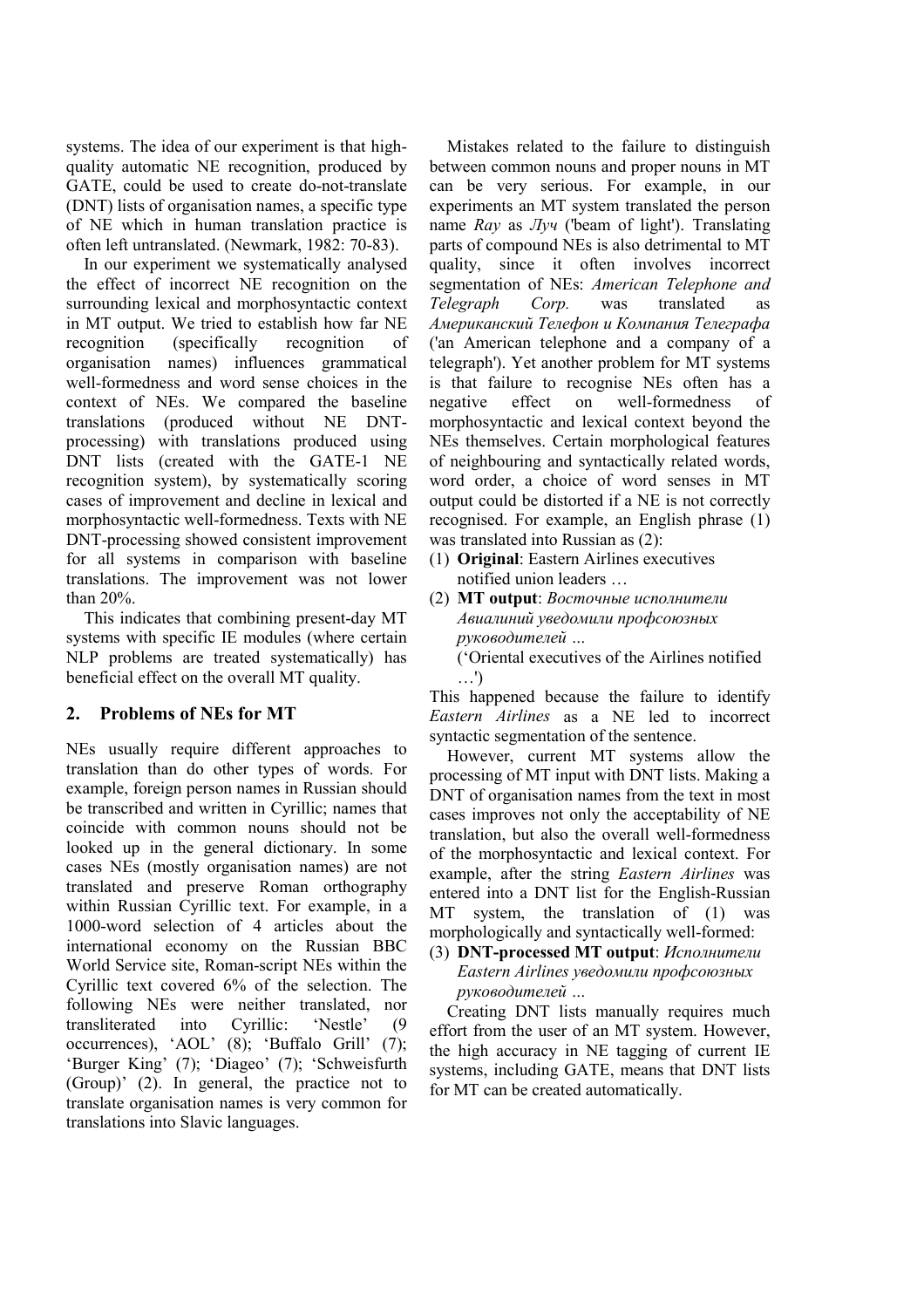The performance results reported here are based entirely on automatically created DNT lists used to process NEs.

### **3. Description of the experiment**

In order to measure the effect of NE recognition on MT quality, we took 30 texts (news articles) from the DARPA MUC-6 evaluation set. These texts were selected because they are relatively rich in NEs, and because clean NE annotation is available for them. We used the following linguistic resources of the Sheffield NLP group:

- DARPA 'keys' texts manually annotated with NEs;
- GATE 'responses' the output of the automatic NE annotation of the GATE-1 system, which participated in MUC-6.

Table 1 summarises statistical parameters of this corpus. The table indicates how frequently NEs (organisation names) occur and shows that GATE 'response' figures are very close to the DARPA "key" figures.

|                  | For the | Av. per | Av. per | Av. per |
|------------------|---------|---------|---------|---------|
| Number of:       | corpus  | doc.    | para.   | sent.   |
| Paragraphs       | 283     | 9.4     |         |         |
| <i>Sentences</i> | 565     | 18.8    | 2.0     |         |
| Word             | 11975   | 399.2   | 42.3    | 21.2    |
| occurrences      |         |         |         |         |
| Different        | 3944    | 235.7   | 36.3    | 19.7    |
| words            |         |         |         |         |
| NE               | 544/    | 18.1/   | 1.9/    | 1.0/    |
| occurrences      | 510     | 17.0    | 1.8     | 0.9     |
| keys/GATE        |         |         |         |         |
| Different        | 201/    | 7.6/    | 1.5/    | 0.9/    |
| NEs: keys/       | 174     | 6.7     | 1.4     | 0.8     |
| <b>GATE</b>      |         |         |         |         |

Table 1: Statistical parameters of the corpus

The density of NEs in the DARPA corpus is also characterised by Table 2:

|                  | Manual keys   | <b>GATE</b>   |
|------------------|---------------|---------------|
| Paragraphs       | $228(80.6\%)$ | $218(77.0\%)$ |
| with NEs         |               |               |
| <i>Sentences</i> | 329 (58.2%)   | $315(55.8\%)$ |
| with NEs         |               |               |

Table 2: NE density in the corpus

The accuracy of GATE-1 in the NE recognition task at MUC-6 (Recall –  $84\%$ , Precision –  $94\%$ , Precision & Recall – 89.06 % (Gaizauskas et al.,

1995)) is such that we used the GATE output for our MT experiment, rather than the cleaner manually annotated data. Moreover, the advantage of using automatic NE recognition is that the results of the experiment should be consistent with the results for other corpora on which the NE recognition task has been performed.

Having automatically generated DNT lists of organisation names from GATE 'response' annotation, we translated the texts using three commercial MT systems:

- English-Russian 'ProMT 98' v4.0, released in 1998 (Softissimo)
- English-French 'ProMT', (*Reverso*) v5.01, released in 2001 (Softissimo)
- English-French 'Systran Professional Premium' v3.0b, released in 2000 (Systran)

Two translations were generated by each MT system:

- **a baseline translation** without a DNT list
- **a DNT-processed translation** with the automatically created DNT list of organisation names

The baseline translations were then compared with DNT-processed translations, with respect to the morphosyntactic well-formedness of the context surrounding the NEs.

# **3.1. Segmentation**

To speed-up the process of finding contextual differences, we developed automatic tools, which allowed us to make a formal distinction between NE-internal and NE-external issues in MT. Whereas Al-Onaizan and Knight (2002) focus on the former issue, our primary interest is in NEexternal differences in context caused by improved NE recognition after DNT-processing. Thus, we automatically selected paragraphs with contextual differences and highlighted different strings in these paragraphs.

The example below illustrates the output of these annotation tools:

- Different strings found in two translations are indicated by '---->'
- 'ORI' indicates the original English string in the DARPA corpus;
- 'TWS' (baseline translation) indicates a String Translated Without the do-nottranslate list;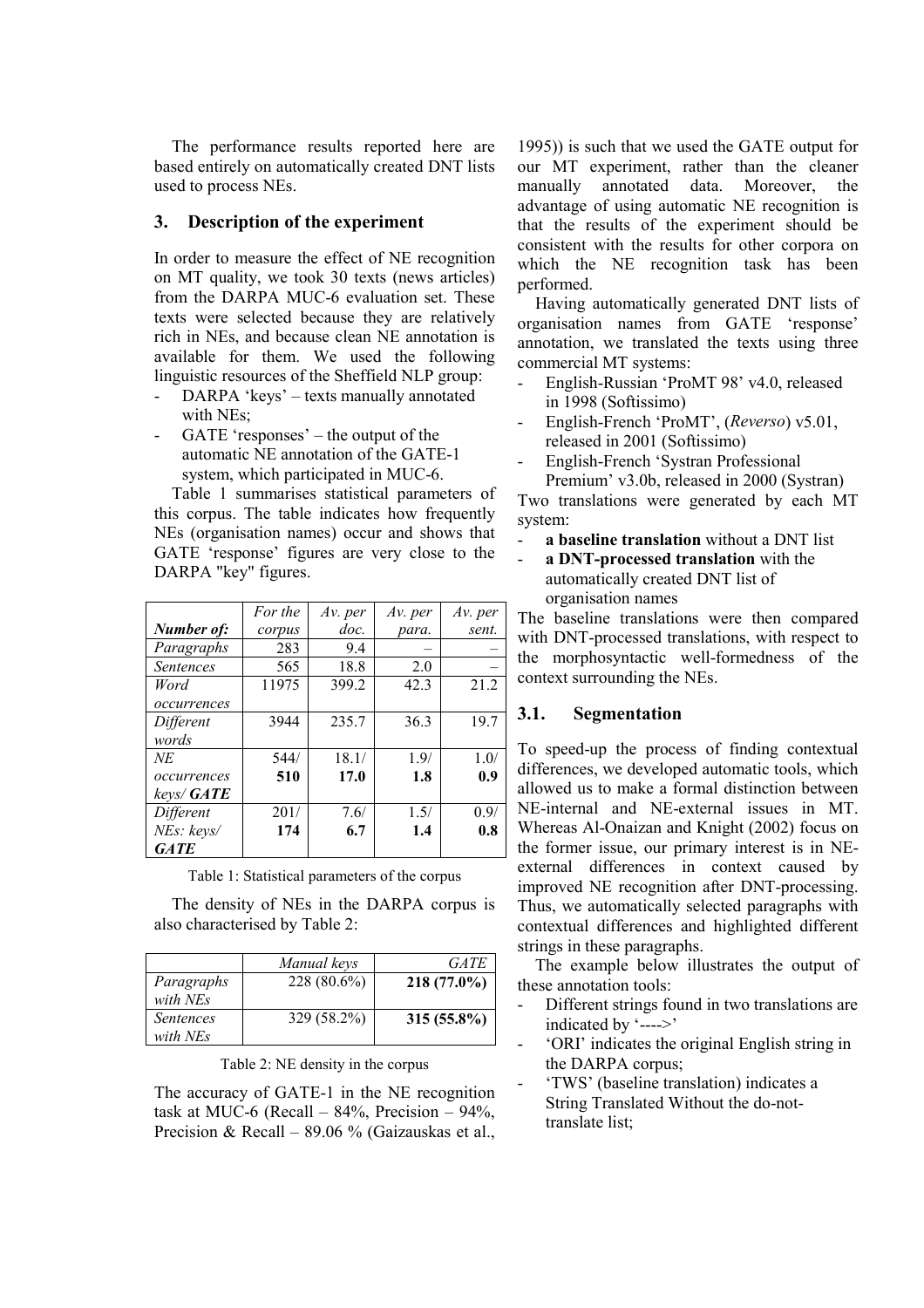- 'TDS' (DNT-processed translation) indicates a String Translated with Do-not-translate list.

---->40;TDSnotInTWS: 40# Отдельно, в его регистрации ---->40;TDSnotInTWS: раскрыл детали его планов финансирования приобретения

40;ORI=40#<s> Separately, in its <ENAMEX TYPE="ORGANIZATION">SEC</ENAMEX> filing,  $<$ ENAMEX

TYPE="ORGANIZATION">USAir</ENAMEX> disclosed details of its plans for financing the <ENAMEX TYPE="ORGANIZATION">Piedmont</ENAMEX> acquisition.

40;TWS= 40# Отдельно, в ее регистрации СЕКУНДЫ, USAir раскрытые детали ее планов финансирования Предгорного приобретения.

40;TDS= **40# Отдельно, в его регистрации** SEC, USAir **раскрыл детали его планов финансирования приобретения** Piedmont.

Since the amount of manual annotation was relatively small, no complex alignment for the two translated texts was implemented. Instead, we implemented a simple segmentation algorithm for paragraphs, using NE annotation in the corpus.

The segmentation was done in two stages. First, tagged NEs from the 'ORI' paragraph were identified and searched for in the 'TDS' paragraph. Then they were used as separators for the TDS: parts of the TDS between (untranslated) NEs were identified and searched for in the 'TWS' paragraph. If any sub-string was not found in TWS, it was printed and also highlighted in bold in TDS. This shows that strings in the context of the NE are different in the DNT-processed translation and in the baseline translation. This difference was then manually scored.

#### **3.2. Scoring**

Contextual differences between the baseline translation and the DNT-processed translation were manually scored using the scale in Table 3.

The terms 'well-formed' and 'not wellformed' refer to the local morphosyntactic or lexical context within a segment where differences occur. It remains possible that wellformed structures require post-editing at a higher level in the translated text.

The term 'features' refers to morphosyntactic or lexical features of certain words in the context of the NE. By 'more correct', we mean that the features considered in the context are correct, but the corresponding features in the compared text are wrong.

| Score  | <b>Baseline</b> translation | DNT-processed     |
|--------|-----------------------------|-------------------|
|        |                             | translation       |
| $+1$   | not well-formed             | well-formed       |
| $+0.5$ | not well-formed:            | not well-formed;  |
|        |                             | some features are |
|        |                             | more correct      |
| $= 0$  | equally (not) well-formed   |                   |
| $-0.5$ | not well-formed;            | not well-formed   |
|        | some features are           |                   |
|        | more correct                |                   |
|        | well-formed                 | not well-formed   |

Table 3: Scoring scheme

Here are some example strings to illustrate each score:

| $+1$   | Original:                                                                            |
|--------|--------------------------------------------------------------------------------------|
|        | (It) represents 4,400 Western Union employees                                        |
|        | around the country.                                                                  |
|        | <b>Baseline translation:</b>                                                         |
|        | (Он) представляет 4,400 Западных служащих                                            |
|        | Союза по всей стране.                                                                |
|        | ('It represents 4,400 Western employees of the                                       |
|        | Union around the country')                                                           |
|        | <b>DNT-processed translation:</b>                                                    |
|        | (Он) представляет 4,400 служащих Western                                             |
|        | Union по всей стране.                                                                |
|        | ('(It) represents 4,400 employees of Western                                         |
|        | Union around the country')                                                           |
|        |                                                                                      |
| $+0.5$ | Original:                                                                            |
|        | Western Union Corp. said its subsidiary, Western                                     |
|        | Union Telegraph Co                                                                   |
|        | <b>Baseline translation:</b>                                                         |
|        | Западная Корпорация Союза сказала ее                                                 |
|        | вспомогательную, Западную Компанию                                                   |
|        | Телеграфа Союза                                                                      |
|        | ('Western Corporation of a Union said its                                            |
|        | auxiliary (case.acc.), Western Company of                                            |
|        | Telegraph of a Union ')                                                              |
|        | <b>DNT-processed translation:</b>                                                    |
|        | Western Union Corp. Сказанный его филиал,                                            |
|        | Western Union Telegraph Co                                                           |
|        |                                                                                      |
|        | ('Western Union Corp. Its branch (case.nom) is<br>said, Western Union Telegraph Co') |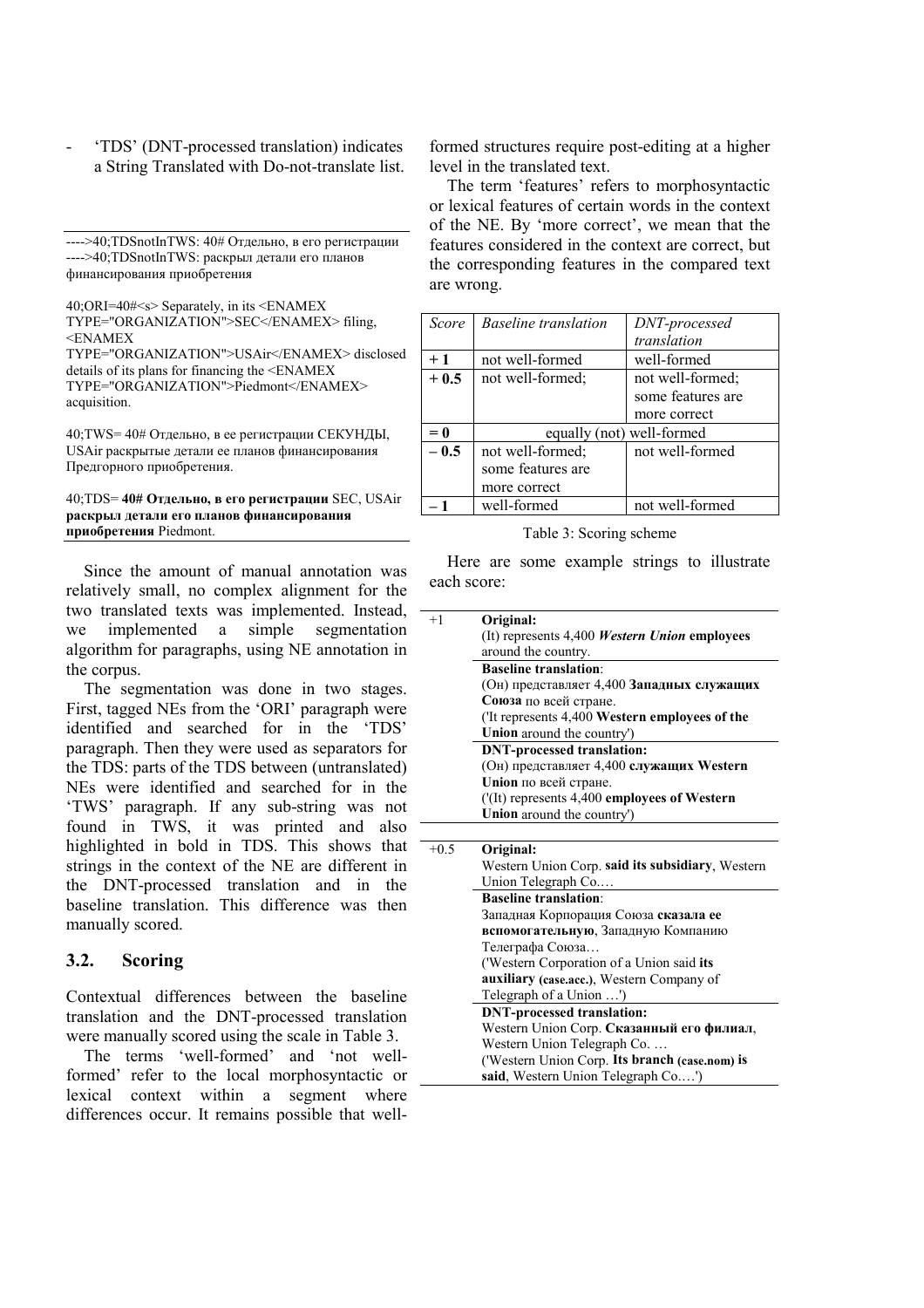| $= 0$            | Original:                                                                                           |
|------------------|-----------------------------------------------------------------------------------------------------|
|                  | American Airlines Calls for Mediation                                                               |
|                  | <b>Baseline translation:</b>                                                                        |
|                  | Американские Авиалинии Призывают К                                                                  |
|                  | посредничеству                                                                                      |
|                  | (American Airlines Call(num.plur.) for Mediation)                                                   |
|                  | <b>DNT-processed translation:</b>                                                                   |
|                  | American Airlines Призывает К                                                                       |
|                  | посредничеству                                                                                      |
|                  | (American Airlines Calls(num.sing.) for Mediation)                                                  |
|                  |                                                                                                     |
| $\overline{0.5}$ | Original:                                                                                           |
|                  | USAir said that William R. Howard, chairman and                                                     |
|                  | chief executive of Piedmont, will be elected                                                        |
|                  | president of USAir                                                                                  |
|                  | <b>Baseline translation:</b>                                                                        |
|                  | USAir сказал тот Уильям Р. Говард,                                                                  |
|                  | председатель и руководитель Предгорных,                                                             |
|                  | будут избраны президентом USAIR                                                                     |
|                  | USAir said that (particular) (demonstr.pron,nom.)                                                   |
|                  | William R. Howard, chairman and chief executive                                                     |
|                  | of piedmont people, will be elected president of                                                    |
|                  | <b>USAir</b>                                                                                        |
|                  | <b>DNT-processed translation:</b>                                                                   |
|                  | USAir сказал того Уильяма Ра. Говард,                                                               |
|                  | председатель и руководитель Piedmont, будут                                                         |
|                  | избраны президентом USAir                                                                           |
|                  | USAir said of that (particular) (demonstr.pron.gen.)                                                |
|                  | William Ra. Howard, chairman and chief executive<br>of Piedmont, will be elected president of USAir |
|                  |                                                                                                     |
| $-1$             |                                                                                                     |
|                  | Original:                                                                                           |
|                  | to discuss the benefits of combining TWA and<br>USAir                                               |
|                  | <b>Baseline translation:</b>                                                                        |
|                  | чтобы обсудить выгоды от объединения TWA                                                            |
|                  | и USAIR                                                                                             |
|                  | ('to discuss the benefits of the merge (noun) (of)                                                  |
|                  | TWA and USAir')                                                                                     |
|                  | <b>DNT-processed translation:</b>                                                                   |
|                  | чтобы обсудить выгоды от объединяющегося                                                            |
|                  | <b>TWA и USAir</b>                                                                                  |
|                  | ('to discuss the benefits of the combining                                                          |
|                  | (participle, sing.) $TWA$ and (of) $USAir'$ )                                                       |

For each MT system, we scored 50 strings showing differences. Table 4 summarises the number of paragraphs with contextual differences between the baseline and DNT-processed translations.

The figures in row 2 – *Paragraphs with contextual differences* – show to what extent DNT-processing affects the NE context for each system, showing also the percentage of these paragraphs in relation to the corresponding figure in row 1. Row 3 represents the percentage of manually scored paragraphs in relation to the

figure in row 2. These figures show the likely reliability of the results for manual scoring presented in the next section.

|                | Original | MT E-R     | MT E-F     | MT E-F     |
|----------------|----------|------------|------------|------------|
| Number of:     | – GATE   | ProMT      | ProMT      | Systran    |
| Paras, with    | 218      | 225        | 225        | 239        |
| NΕ             |          |            |            |            |
| Paras, with    |          | 139        | 132        | 207        |
| contextual     |          | $(61.8\%)$ | (58.7%)    | $(86.6\%)$ |
| differences    |          |            |            |            |
| Paras.         |          | 31         | 28         | 30         |
| manually       |          | (22.3%)    | $(21.2\%)$ | $(14.5\%)$ |
| scored         |          |            |            |            |
| Strings with   |          | 211        | 212        | 411        |
| differences    |          |            |            |            |
| <b>Strings</b> |          | 50         | 50         | 50         |
| scored         |          | (23.7%)    | $(23.6\%)$ | $(12.2\%)$ |
| Diff. strings  |          | 7.0        | 7.0        | 13.7       |
| per text       |          |            |            |            |
| Diff. paras.   |          | 4.6        | 4.4        | 6.9        |
| per text       |          |            |            |            |

Table 4: Paragraphs with contextual differences

Note that in row 1 there is a mismatch between the number of paragraphs with NEs in the original GATE-annotated English texts (218) and in the translations produced by the three MT systems (225, 225 and 239 paragraphs with NEs). This is because the results of NE pre-processing could be submitted to the proprietary MT systems only in the form of a DNT list, which has its limitations. The most serious potential problem is over-generation: ambiguous items, which could be either NEs or common words in different contexts, are treated as NEs in *every* context, once they are written to the DNT list. For example, the word *Labour* could be either an organisation name ('the party'), a part of a larger NE, often of a type other than organisation name (*Federal Railway Labour Act*), or a common noun ('work', as in the phrase: *rise in labour costs*). As a result, in the translated corpus there are more NEs than in the original English corpus, annotated with GATE. This is reflected in the figures presented in row 1 of Table 2. Nevertheless, the difference is relatively low (less then 10% for the worst case). Given that there are (on average) only about 2 NE occurrences per paragraph in the corpus, overgeneration does not greatly affect our evaluation results.

The segmentation method described above provided us with a clear formal distinction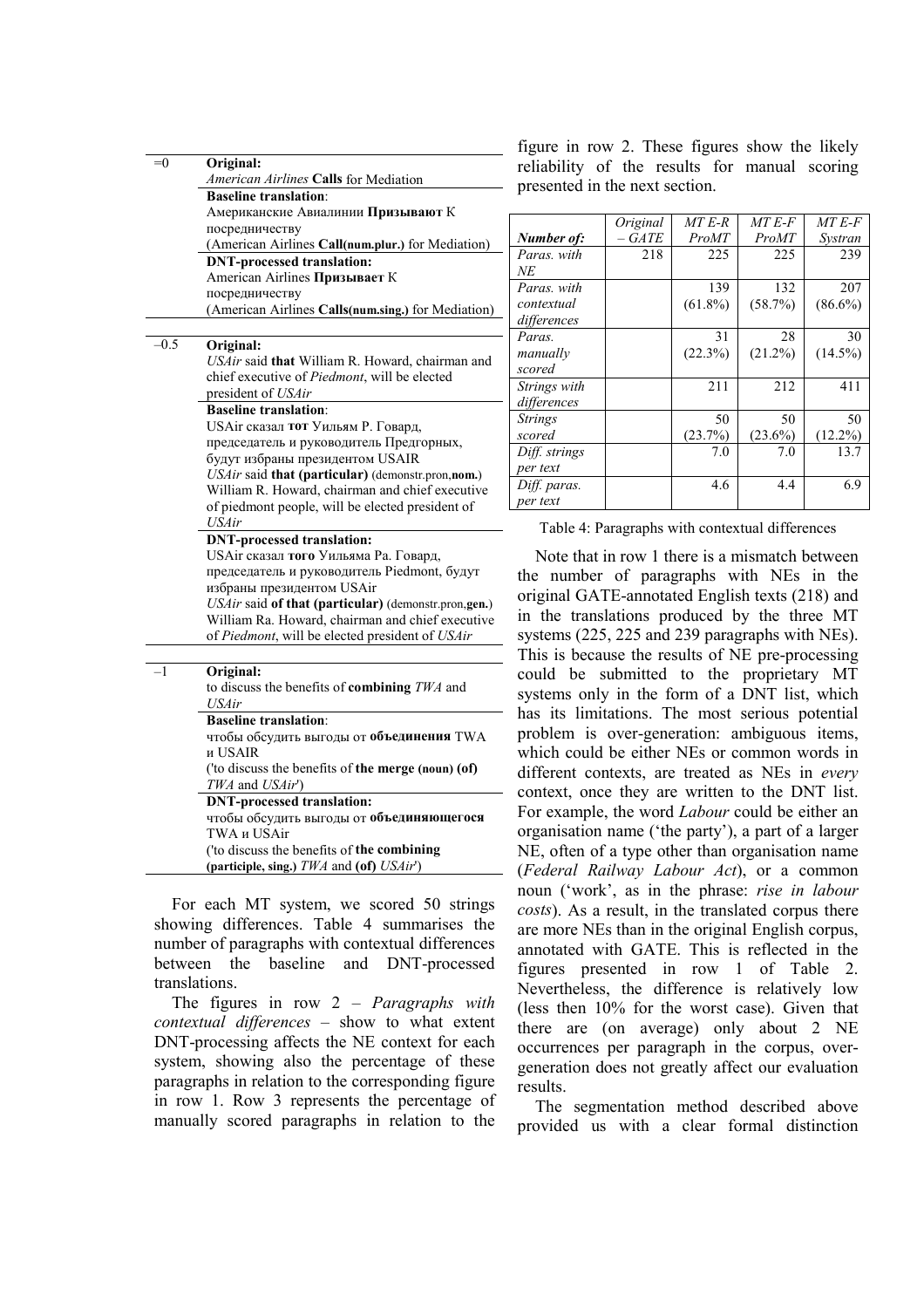between NE-internal and NE-external problems for MT. However, we made one exception to this distinction: in the DNT-processed English-French, Systran often incorrectly inserts definite articles for organisation names which are present in DNT list, but does not do so in the baseline translation. Our segmentation method treats these articles as part of the morphosyntactic context of NEs, and considerably increases the contextual degradation figures for Systran. But, linguistically, it is more correct to treat French articles as inner parts of NEs. Therefore, for the evaluation of contextual changes for Systran, we ignored strings where the inserted article was the only difference. As a result, Systran showed a net contextual improvement.

#### **4. Results of the experiment**

Table 5 summarises the results of the manual annotation of 50 strings containing differences for each MT system. (There are 61 scored differences for Systran, because in some strings there was more then one morphosyntactic or lexical difference).

|         |               | ProMT 1998 |        | ProMT 2001 |        | Systran 2000 |                |
|---------|---------------|------------|--------|------------|--------|--------------|----------------|
|         |               | $E-R$      |        | $E$ - $F$  |        | $E$ - $F$    |                |
| Mark    | N             | Score      | N      | Score      | N      | Score        |                |
| $+1*$   | $28 =$        | $+28.0$    | $23 =$ | $+23.0$    | $18 =$ | $+18.0$      | E.             |
| $+0.5*$ | $2 =$         | $+1.0$     | $5 =$  | $+2.5$     | $24 =$ | $+12.0$      | P <sub>1</sub> |
| $0*$    | $4 =$         | $_{0}$     | $7 =$  | $_{0}$     | $8 =$  | $\theta$     |                |
| $-0.5*$ | ٩<br>$\equiv$ | $-1.5$     | $=$    | $-0.5$     | $=$    | $-0.5$       |                |
| $-1*$   | $13 =$        | $-13.0$    | $14 =$ | $-14.0$    | $10 =$ | $-10.0$      |                |
|         |               |            |        |            |        |              |                |
| ᡪ       | 50            | $+14.5$    | 50     | $+11.0$    | 61     | $+19.5$      |                |
| Gain    |               | $+29%$     |        | $+22%$     |        | $+32%$       |                |

Table 5: Manual annotation results

N is the number of differences, annotated with that particular score. To compute the overall score for the system we multiplied the scores by the number of strings with this particular score, and added the results. The improvement was then computed by dividing the overall score by the number of scored differences:  $\sum$ score / $\sum$  N.

In order to see how the resulting scores change when more data is analysed, we continued scoring the English Russian ProMT 98 system, until 100 paragraphs with differences had been annotated. The results are presented in Table 6.

|         | ProMT 1998 |         |  |
|---------|------------|---------|--|
|         |            | $E-R$   |  |
| Mark    | N          | Score   |  |
| $+1*$   | $59 =$     | $+59.0$ |  |
| $+0.5*$ | $8 =$      | $+4.0$  |  |
| 0*      | $6 =$      | 0       |  |
| $-0.5*$ | $7 =$      | $-3.5$  |  |
| $-1*$   | $31 =$     | $-31.0$ |  |
|         |            |         |  |
| $\sum$  | 111        | $+28.5$ |  |
| Gain    |            | $+26%$  |  |

Table 6: Results for additional E-R data

We give an example of a sentence where improvement has been achieved in the DNTprocessed translation for all three MT systems on several levels: morphological, syntactic and lexical.

|         | Original:                                          |
|---------|----------------------------------------------------|
|         | The agreement was reached by a coalition of four   |
|         | of <i>Pan Am's</i> five unions.                    |
| E-R     | <b>Baseline translation:</b>                       |
| ProMT   | Соглашение было достигнуто коалицией               |
|         | четырех Кастрюли пять союзов Ама.                  |
|         | (The agreement was reached by a coalition of       |
|         | four of a Saucepan five unions of Am.')            |
|         | <b>DNT-processed translation:</b>                  |
|         | Соглашение было достигнуто коалицией               |
|         | четырех из пяти союзов Pan Am.                     |
|         | ('The agreement was reached by a coalition of      |
|         | four out of five unions of <i>Pan Am</i> ')        |
| E-F     | <b>Baseline translation:</b>                       |
| ProMT   | L'accord a été atteint par une coalition de quatre |
|         | de casserole cinq unions d'Am.                     |
|         | ('The agreement was reached by a coalition of      |
|         | four of saucepan five unions of Am.')              |
|         | <b>DNT-processed translation:</b>                  |
|         | L'accord a été atteint par une coalition de quatre |
|         | de cinq unions de Pan Am.                          |
|         | ('The agreement was reached by a coalition of      |
|         | four of five unions of Pan Am.')                   |
| E-F     | <b>Baseline translation:</b>                       |
| Systran | L'accord a été conclu par une coalition de quatre  |
|         | de la casserole étais cinq syndicats.              |
|         | ('The agreement was reached by a coalition of      |
|         | four of the saucepan was five trades-unions.')     |
|         | <b>DNT-processed translation:</b>                  |
|         | L'accord a été conclu par une coalition de quatre  |
|         | de Pan Am's cinq syndicats.                        |
|         | ('The agreement was reached by a coalition of      |
|         | four of Pan Am's five trades-unions.')             |

Here are further typical cases of morphosyntactic improvement in the translated material: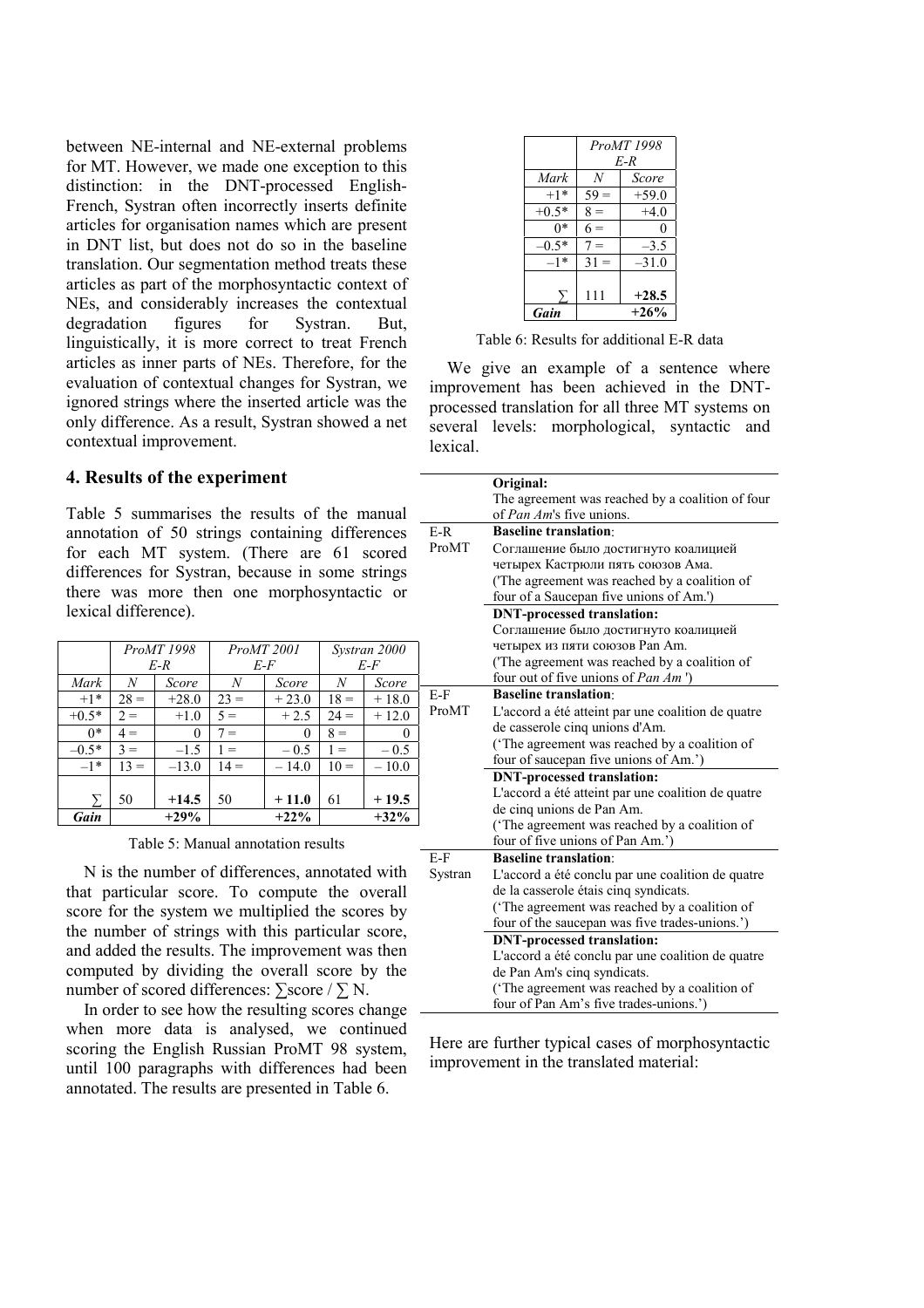|       | <b>Improved syntactic segmentation:</b>                    |
|-------|------------------------------------------------------------|
|       | Original:                                                  |
|       | Representatives for the 5,400-member <i>Allied</i>         |
|       | <i>Pilots Association</i> didn't return phone calls.       |
| E-R   | <b>Baseline translation</b>                                |
| ProMT | Представители для Союзнических Пилотов с                   |
|       | 5,400 членами Ассоциация не возвращали                     |
|       | обращения по телефону.                                     |
|       | ('Representatives for the <i>Allied Pilots with</i> 5,400) |
|       | <i>members Association</i> didn't return phone calls.')    |
|       | <b>DNT-processed translation:</b>                          |
|       | Представители для Allied Pilots Association с              |
|       | 5,400 членами не возвращали обращения по                   |
|       | телефону.                                                  |
|       | Representatives for the <i>Allied Pilots Association</i>   |
|       | with 5,400-members didn't return phone calls.              |

#### **Improved proper / common disambiguation: Original:**

A spokesman for the company said *American* officials 'felt that ...

E-F **Baseline translation**: ProMT Un porte-parole de la société a dit que les fonctionnaires *américains* 'ont estimé que …' ('A spokesman for the company said that the American [US] officials 'felt that …'') **DNT-processed translation:** Un porte-parole de la société a dit que les

fonctionnaires *d'Américan* 'ont estimé que …' ('A spokesman for the company said that the officials of American 'felt that …'')

#### **Improved word order:**

…

**Original:**

*USAir disclosed details* of its plans for financing

| E-F   | <b>Baseline translation:</b>                                   |
|-------|----------------------------------------------------------------|
| ProMT | USAir les détails révélés de ses plans pour                    |
|       | financer                                                       |
|       | ('USAir the details revealed ( <i>Past participle</i> ) of its |
|       | plans for financing $\ldots$ )                                 |
|       | <b>DNT-processed translation:</b>                              |
|       | USAir a révélé les détails de ses plans pour                   |
|       | financer                                                       |
|       | ('USAir revealed ( $Verb$ ) the details of its plans for       |
|       | financing $\ldots$ )                                           |
|       |                                                                |

#### **Improved lexical or syntactic disambiguation: Original:**

|         | TWA stock closed at \$28                          |
|---------|---------------------------------------------------|
| $E-F$   | <b>Baseline translation:</b>                      |
| Systran | Fermé courant de TWA à \$28                       |
|         | ('Closed (Past participle) current (Noun/Present) |
|         | <i>participle</i> ) of TWA at \$28 ')             |
|         | <b>DNT-processed translation:</b>                 |
|         | L'action de TWA s'est fermée à \$28               |
|         | ('The stock of TWA closed (Verb) at \$28 ')       |

#### **Original:**

|       | National Mediation Board is expected to release   |
|-------|---------------------------------------------------|
|       | Pan Am Corp. and its Teamsters union from their   |
|       | long-stalled contract negotiations.               |
| E-R   | <b>Baseline translation:</b>                      |
| ProMT | Национальное Правление Посредничества,            |
|       | как ожидается, выпустит Кастрюлю -                |
|       | Корпорация и ее союз Водителей от их долго-       |
|       | остановленных переговоров контракта.              |
|       | ('National Mediation Board is expected to release |
|       | [put on the market] a Saucepan - Corporation and  |
|       | its union of drivers from their long-stalled      |
|       | contract negotiations.')                          |
|       | <b>DNT-processed translation:</b>                 |
|       | National Mediation Board, как ожидается,          |
|       | освободит Рап Ат Согр. И его союз                 |
|       | Teamsters от их долго-остановленных               |
|       | переговоров контракта.                            |
|       | 'National Mediation Board is expected to release  |
|       | [make free] Pan Am Corp. and its Teamsters        |
|       | union from their long-stalled contract            |
|       | negotiations.')                                   |

# **5. Conclusions**

The results indicate that combining IE technology with MT has a great potential for improving the state-of-the art in output quality. Taking advantage of efforts to resolve specific linguistic problems – as has happened with NE recognition within the IE framework – improves not only the treatment of that phenomenon by MT, but also morphosyntactic and lexical wellformedness more generally in the wider context of the target, thus boosting the overall quality of MT. Our results show that modern MT systems still leave room to achieve a considerable improvement. Further gains in performance may be anticipated by harnessing other focussed technologies, such as word sense disambiguation, to MT.

We noted also that the scale of the improvement for particular MT systems correlates with the baseline quality of MT: it is more difficult to achieve improvement for a system which produces high-quality well-formed structures without DNT-processing. The improvement which is possible with NE DNTprocessing is lowest for the English-French ProMT (Reverso) system. This system was ranked higher than English-French Systran by human evaluators in an experiment conducted by (Rajman and Hartley, 2001) using data from DARPA's 1992-1994 series of MT evaluations (White, et al, 1994). These human evaluations